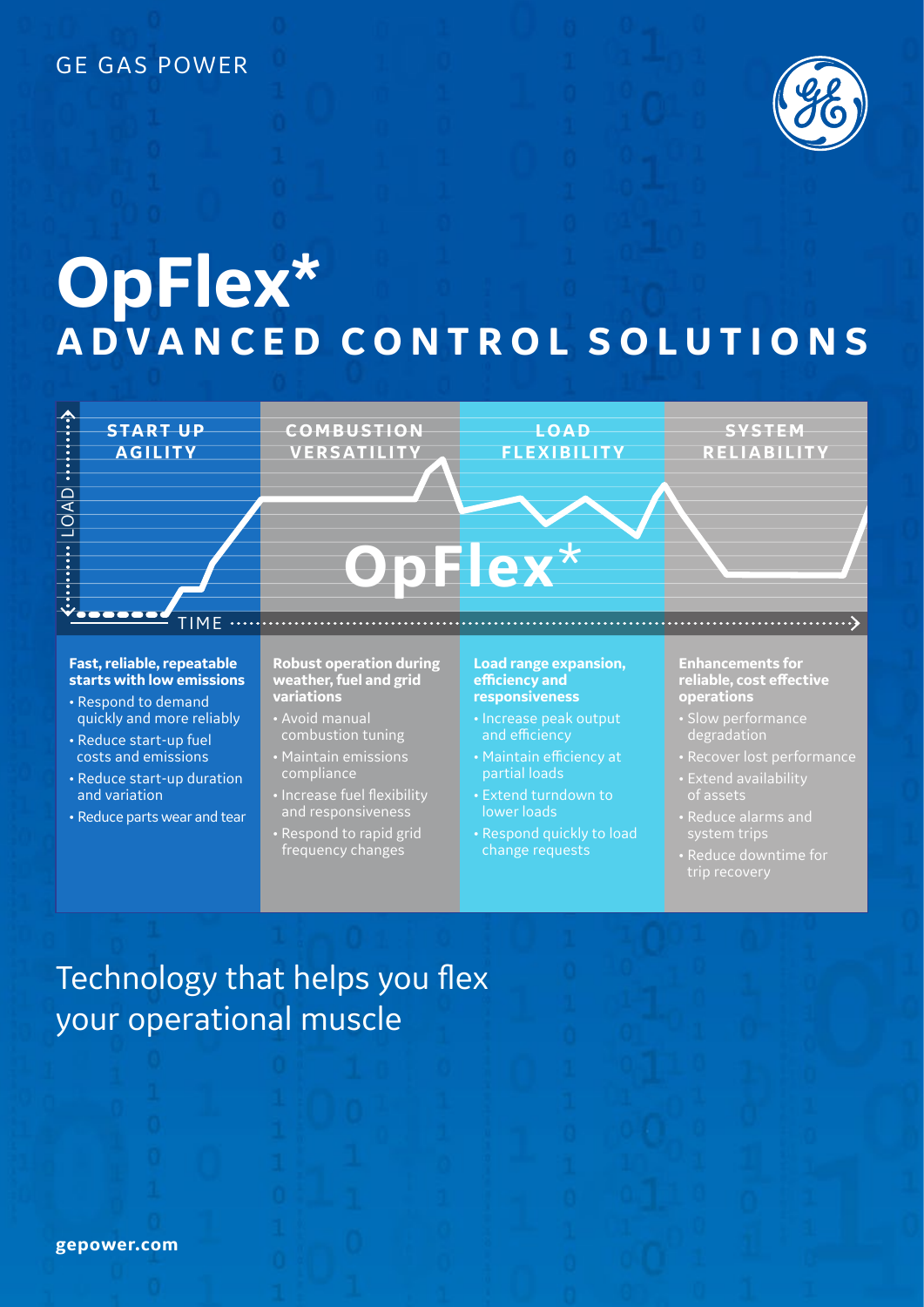## **YOUR PLANT. UNDER YOUR CONTROL.**

Uncertain fuel costs. Fluctuating industry conditions. Emerging renewables. Fast-changing environmental regulations. With so many things out of your control these days, it just makes good economic sense to get a firmer grip on those things you can control. That's where GE's OpFlex\* Advanced Control Solutions come in. This suite of advanced technologies gives you unprecedented control over your power plant—from start-up to balancing to turndown. It's an intelligent way to better manage grid stability, fuel variability, emissions, compliance, and all those other challenges that impact your ability to reduce costs and increase revenue. With OpFlex\* Solutions, it's all about giving you more control to respond in real time to real challenges.

|  | OpFlex*<br><b>Solution Suite</b>                                                                                  | Category                           | OpFlex*<br>Product<br><b>Offering</b>     | <b>Description</b>                                                                                                                                                                                                                                 | 6 <b>B</b><br><b>STD</b> | <b>DLN</b><br>$1/1+$ | <b>STD</b> | 7EA<br><b>DLN</b><br>$1/1+$ | 9E<br><b>STD</b> | <b>DLN</b><br>$1/1+$ | Compatible<br><b>Mark*Controls</b><br>/ Notes |  |
|--|-------------------------------------------------------------------------------------------------------------------|------------------------------------|-------------------------------------------|----------------------------------------------------------------------------------------------------------------------------------------------------------------------------------------------------------------------------------------------------|--------------------------|----------------------|------------|-----------------------------|------------------|----------------------|-----------------------------------------------|--|
|  | Start-Up<br><b>Agility</b><br>Fast, reliable,                                                                     | <b>Start Time</b><br>and Fuel      |                                           | Shortened start-up time to full speed-full load to reduce<br>fuel cost, reduce emissions and capture additional<br>revenue. Enables 10-15 minute simple cycle start times.                                                                         |                          |                      |            |                             |                  |                      | VI, VIe                                       |  |
|  | repeatable<br>starts with low<br>emissions                                                                        | <b>Start</b><br><b>Reliability</b> | Start-up<br>Assurance                     | Simplified start permissives, automated system pre-start<br>checks (various pumps, fans, valves), and HMI start-up<br>sequence screens to reduce the number of failed starts.                                                                      |                          |                      |            |                             |                  |                      | VI, VIe                                       |  |
|  | <b>Combustion</b><br><b>Versatility</b><br>Robust<br>operation<br>during weather,<br>fuel, and grid<br>variations | <b>Automated</b><br><b>Tuning</b>  | AutoTune<br>DX/DF                         | AutoTune LT plus closed-loop DLN control module using<br>emissions feedback from CEMS (AutoTune DX) and/or<br>combustion dynamics feedback from CDM (AutoTune DF).                                                                                 |                          |                      |            |                             |                  |                      | VI, VIe                                       |  |
|  |                                                                                                                   |                                    | AutoTune LT                               | Automated tuning of DLN fuel splits based on Corrected<br>Parameter Control (CPC) logic to manage combustor<br>emissions, dynamics, and flame stability across all<br>operating conditions.                                                        |                          |                      |            |                             |                  |                      | VI, VIe                                       |  |
|  |                                                                                                                   |                                    | Ambient<br>Select                         | Dual DLN fuel split schedules within the control system<br>to accommodate basic seasonal DLN tuning needs.                                                                                                                                         |                          |                      |            |                             |                  |                      | V, VI, VIe                                    |  |
|  |                                                                                                                   | <b>Reliability</b>                 | AutoRecover                               | Automated detection of and recovery from DLN1/1+<br>Primary Re-Ignition (PRI) events, providing fast<br>restoration of premixed mode with no interruption of<br>high/baseload operation. Compatible with transfer and<br>transferless DLN systems. |                          |                      |            |                             |                  |                      | VI, VIe                                       |  |
|  | Load<br><b>Flexibility</b><br>Load range<br>expansion,<br>efficiency and<br>responsiveness                        | Output                             | Variable Peak<br>Fire                     | Operator or AGC adjustable peak fire for additional<br>output, subject to user defined MW or emissions<br>limitations. Peak maintenance factor applies.                                                                                            |                          |                      |            |                             |                  |                      | V, VI, VIe                                    |  |
|  |                                                                                                                   |                                    | Variable<br>Airflow                       | Operator adjustable max IGV setting for better baseload<br>output or better CC heat rate.                                                                                                                                                          |                          |                      |            |                             |                  |                      | V, VI, VIe                                    |  |
|  |                                                                                                                   | <b>Turndown</b>                    | Extended<br>Turndown                      | Combustion control software to extend the emissions<br>compliant load range to 5% - 10% lower load levels<br>(requires AutoTune LT).                                                                                                               |                          |                      |            |                             |                  |                      | VI, VIe                                       |  |
|  |                                                                                                                   |                                    | Smart IGV<br>Control                      | Enables improved turndown for units without IBH<br>through the use of enhanced IGV control in warm<br>ambient conditions where icing risk is low.                                                                                                  |                          |                      |            |                             |                  |                      | V, VI, VIe                                    |  |
|  |                                                                                                                   | <b>Efficiency</b>                  | Smart Inlet<br><b>Bleed Heat</b><br>(IBH) | Replaces static IBH schedule logic with online models<br>to better manage IBH use, enabling improved part load<br>efficiency and turndown in select situations (requires<br>AutoTune DX).                                                          |                          |                      |            |                             |                  |                      | VI, VIe                                       |  |
|  |                                                                                                                   |                                    | Cold Load<br>Path                         | Enables improved part load efficiency for simple cycle units by<br>improving the GT fuel and air control logic while maintaining<br>CO emissions compliance (requires AutoTune LT).                                                                |                          |                      |            |                             |                  |                      | VI, VIe                                       |  |
|  | System                                                                                                            |                                    | Trip<br>Avoidance                         | Improved protection logic to avoid unnecessary gas<br>turbine trips. Instrument fault accommodation, flame<br>detection errors, valve mis-operation detection, creative<br>redundancies, etc.                                                      |                          |                      |            |                             |                  |                      | VI, VIe                                       |  |
|  |                                                                                                                   | Operational<br><b>Packages</b>     | Sliding Fuel<br>Pressure<br>Control       | Reduces gas fuel supply pressure (P2) requirements<br>during start-up and operation to better accommodate<br>low or fluctuating pressure, and possibly enable reduced<br>gas compressor usage.                                                     |                          |                      |            |                             |                  |                      | VI, VIe                                       |  |
|  | <b>Reliability</b><br>Enhancements<br>for reliable.<br>cost effective                                             |                                    | Gas Turbine<br>Outage<br>Odometer         | Provides automated calculation and HMI display of<br>factored fired hours (FFH) and starts (FFS) per GER-<br>3620 to simplify maintenance planning.                                                                                                |                          |                      |            |                             |                  |                      | VI, VIe (Edge-<br>based)                      |  |
|  | operations                                                                                                        |                                    | Diagnostics<br>and<br>Productivity        | Software enhancements that improve operator's<br>capability to quickly diagnose and resolve system issues<br>and efficiently execute system tests and procedures                                                                                   |                          |                      |            | D                           |                  |                      | VI, VIe                                       |  |
|  |                                                                                                                   | <b>Fuels</b><br>Packages           | Heavy Fuel<br>Oil (HFO)<br>Package        | Model-Based Control of GT operation to better<br>compensate for hot gas path fouling due to HFO<br>operation, plus a smart cooldown process and optional<br>automated wash system to shorten offline water wash<br>cycles to recover performance.  |                          |                      |            |                             |                  |                      | VI, VIe                                       |  |

### **OpFlex\* ADVANCED CONTROL SOLUTIONS** B–E CLASS



Standard **S**Available **O** Coming Soon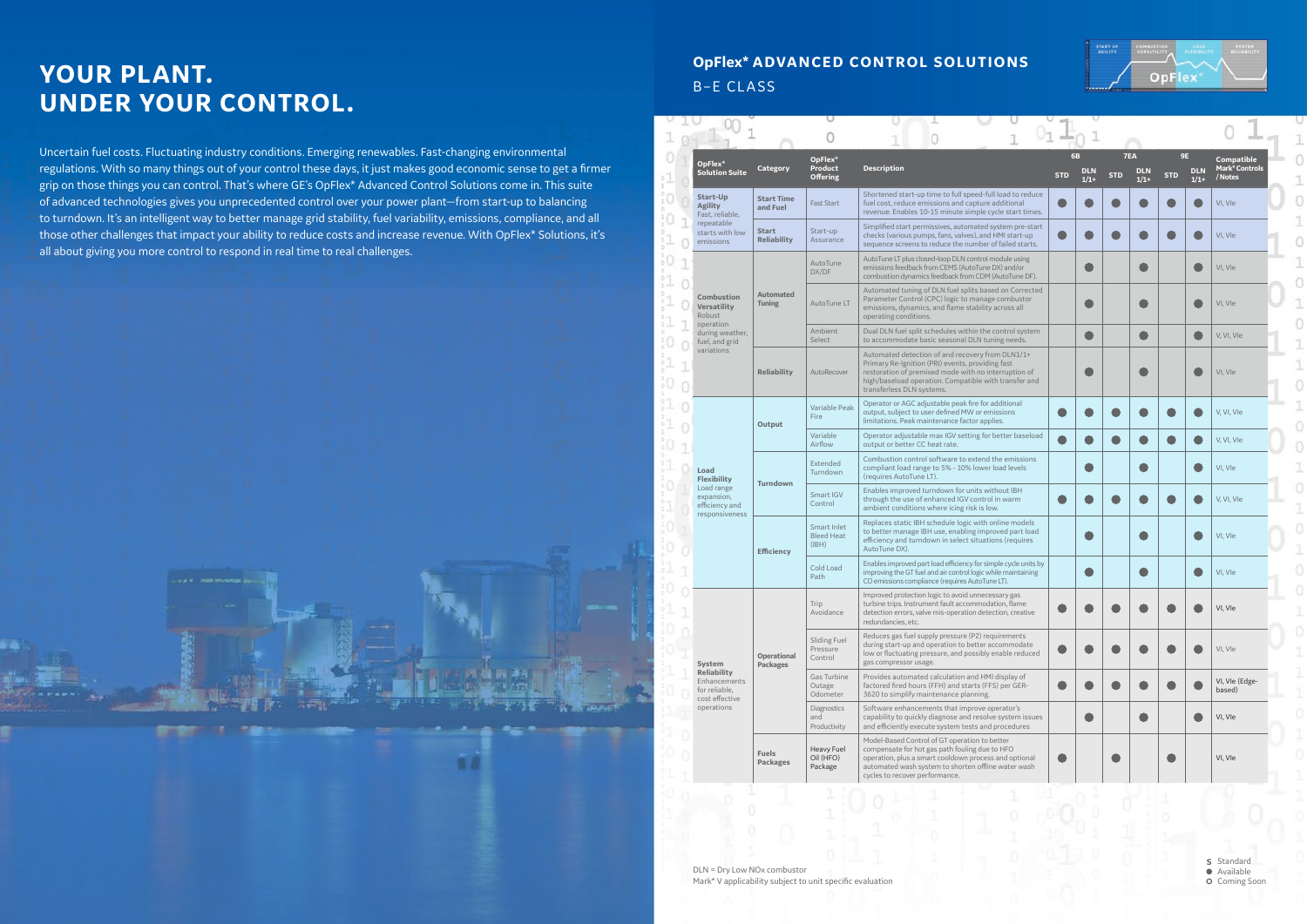DLN = Dry Low NOx combustor

Mark\* V applicability subject to unit specific evaluation

MBC = Model Based Control (standard with Enhanced Transient Stability, ETS); requires Mark\* VIe controls



Standard Available O Coming Soon **S**

1  $\overline{0}$ 

|                                                                                         |                                  |                                       |                                                                                                                                                                                                                                                                                                                        |                          | $-44$                          |                              |                          |                             |                              |                             |                              |                           |                           |                                       |                                                                                                              |
|-----------------------------------------------------------------------------------------|----------------------------------|---------------------------------------|------------------------------------------------------------------------------------------------------------------------------------------------------------------------------------------------------------------------------------------------------------------------------------------------------------------------|--------------------------|--------------------------------|------------------------------|--------------------------|-----------------------------|------------------------------|-----------------------------|------------------------------|---------------------------|---------------------------|---------------------------------------|--------------------------------------------------------------------------------------------------------------|
|                                                                                         |                                  |                                       |                                                                                                                                                                                                                                                                                                                        |                          | $\sim$ matrix (                |                              |                          |                             |                              |                             |                              |                           |                           | $-$ and<br>has $\langle$              |                                                                                                              |
| <b>OpFlex* Solution</b>                                                                 |                                  | OpFlex* Product                       | <b>Turbine Model</b>                                                                                                                                                                                                                                                                                                   | 6FA.01/.03               | 6FA.01/.03/.04                 | 6FA.03/.04                   | <b>7FA.03</b>            | 7FA.03/.04                  | 7FA.03/.04                   | 7FA.05                      | 7FA.04-200 / 05              | 9FA.01/.03                | 9FA.01/.03                | 9FA.01/.03/.04 & 9FB/.05              |                                                                                                              |
| Suite                                                                                   | Category                         | <b>Offering</b>                       | <b>Description</b><br>Combustor<br><b>Control Architecture</b>                                                                                                                                                                                                                                                         | <b>DLN2.6</b><br>Non-MBC | <b>DLN2.6</b><br><b>MBC</b>    | <b>DLN2.6+</b><br><b>MBC</b> | <b>DLN2.6</b><br>Non-MBC | <b>DLN2.6</b><br><b>MBC</b> | <b>DLN2.6+</b><br><b>MBC</b> | <b>DLN2.6</b><br><b>MBC</b> | <b>DLN2.6+</b><br><b>MBC</b> | <b>DLN2.0+</b><br>Non-MBC | <b>DLN2.6+</b><br>Non-MBC | <b>DLN2.6+</b><br><b>MBC</b>          | <b>Comments</b>                                                                                              |
|                                                                                         | <b>Start Time</b><br>and Fuel    | Variable Load Path<br>(VLP)           | Independent GT load and exhaust temperature control to customize startup and<br>operational load paths, enabling lower fuel burn and faster combined cycle starts<br>(requires AutoTune MX).                                                                                                                           | N/A                      | N/A                            | $\circ$                      | N/A                      | N/A                         |                              | N/A                         | $\circ$                      | N/A                       | N/A                       |                                       | Requires AutoTune MX                                                                                         |
| <b>Start-Up Agility</b><br>Fast, reliable,                                              |                                  | Fast Start                            | Shortened start-up time to full speed-full load to reduce fuel cost, reduce<br>emissions and capture additional revenue. Enables 10-15 minute simple cycle<br>start times.                                                                                                                                             | $\bullet$                | $\bullet$                      |                              |                          |                             |                              | $\blacksquare$              | $\blacksquare$               | N/A                       |                           |                                       | Includes Start Assurance                                                                                     |
| repeatable starts<br>with low emissions                                                 | <b>Start Time</b>                | Purge Credit                          | Combined control software and valve hardware system to enable purge to be<br>conducted during prior shutdown, followed by isolation of the fuel manifold with<br>a valve system, such that purge can be skipped on start-up, enabling 15+ min.<br>combined cycle start time savings (NFPA-85 compliant).               | $\bullet$                |                                | r i                          |                          |                             |                              | $\bullet$                   | $\bullet$                    | N/A                       |                           |                                       | Includes Start Assurance, Pre Start Checks                                                                   |
|                                                                                         | <b>Start</b><br><b>Emissions</b> | Start-up NO <sub>x</sub>              | Advanced combustion control to enable low visible emissions above full speed no<br>load and reduced cumulative start-up NOx emissions.                                                                                                                                                                                 |                          | $\bullet$                      | N/A                          | $\bullet$                |                             | N/A                          | $\mathsf{S}$                | N/A                          | N/A                       | $\bullet$                 |                                       |                                                                                                              |
| <b>Combustion</b>                                                                       | <b>Automated</b>                 | AutoTune MX                           | Full automated DLN tuning at all loads; extends AutoTune DX technology to all<br>combustion modes (requires ETS).                                                                                                                                                                                                      | N/A                      | N/A                            | $\circ$                      | N/A                      | N/A                         | $\bullet$                    | N/A                         | $\circ$                      | N/A                       | N/A                       |                                       |                                                                                                              |
| Versatility<br>Robust operation<br>during weather, fuel,                                | Tuning                           | AutoTune DX                           | ETS plus closed-loop DLN control module using combustion dynamics feedback<br>for Mode 6 automated tuning.                                                                                                                                                                                                             | $\bullet$                | $\bullet$ (.01/.03);<br>S(.04) | S                            | N/A                      | O                           | S                            | S                           | S.                           | N/A                       | N/A                       |                                       |                                                                                                              |
| and grid variations                                                                     | Grid<br><b>Stability</b>         | Enhanced Transient<br>Stability (ETS) | Advanced Model-Based Control (MBC) architecture for GT operation plus grid<br>stability software package to help ensure reliable transient operation.                                                                                                                                                                  | $\bullet$                |                                | S                            | $\bullet$                | S                           | S.                           | S                           | $\mathsf S$                  | $\bullet$                 | $\bullet$                 | S                                     |                                                                                                              |
|                                                                                         | Output                           | Variable Peak                         | Online user or AGC adjustable peak fire for additional output, subject to<br>user defined MW or emissions limitations. Peak maintenance factor applies.<br>Operational above 45°F ambient with AutoTune DX, otherwise above 59°F<br>ambient temperature.                                                               |                          | $\bullet$                      |                              |                          |                             |                              | $\blacksquare$              | O                            | œ                         |                           |                                       |                                                                                                              |
|                                                                                         |                                  | Robust Extended<br>Peak               | Provides variable, emissions-compliant peak-fire without ambient temperature<br>restriction, up to max equipment capability                                                                                                                                                                                            | N/A                      | $\circ$                        | $\circ$                      | N/A                      | $\bullet$                   | $\bullet$                    | $\bullet$                   | $\bullet$                    | N/A                       | N/A                       | $\bullet$                             | Requires ETS and AutoTune DX                                                                                 |
|                                                                                         |                                  | Variable Airflow                      | Online, user adjustable max IGV setting for better baseload output or better CC<br>heat rate (requires AutoTune DX); onetime fixed adjustment possible for Mark* V<br>and VI controller, non-AutoTune configurations.                                                                                                  | $\bullet$ <sup>+</sup>   | $\bullet$                      | $\blacksquare$               |                          |                             |                              | $\bullet$                   | $\bullet$                    |                           |                           |                                       | Non-Variable Airflow (Max IGV increase)<br>available for non-ETS/AutoTune units, if not<br>already maxed out |
| <b>Load Flexibility</b><br>Load range<br>expansion, efficiency                          |                                  | Cold-Day<br>Performance               | Utilizes AutoTune DX technology to allow removal of legacy cold weather firing<br>temperature suppression, enabling higher output (+5 MW at 0°C).                                                                                                                                                                      | N/A                      | $\bullet$                      | $\blacksquare$               | N/A                      | Œ                           | $\bullet$                    | N/A                         | N/A                          | N/A                       | N/A                       | $\bullet$                             |                                                                                                              |
| and responsiveness                                                                      | <b>Responsive-</b><br>ness       | Fast Ramp                             | Enables faster up/down load ramping at up to 2.5x the nominal rate while in<br>emissions compliant operation (Mode 6); (requires ETS).                                                                                                                                                                                 | N/A                      | $\circ$                        | $\circ$                      | N/A                      | O                           | $\bullet$                    | $\bullet$                   | $\bullet$                    | N/A                       | N/A                       |                                       |                                                                                                              |
|                                                                                         |                                  | <b>Grid Services</b><br>Package       | Advanced load control software to enable compliance to global grid codes and<br>grid testing requirements, and enable participation in grid support ancillary<br>services (some features require ETS).                                                                                                                 | $\bullet$                | $\bullet$                      |                              |                          |                             |                              | $\bullet$                   | $\bullet$                    | œ                         |                           |                                       |                                                                                                              |
|                                                                                         | Turndown                         | Extended<br>Turndown                  | Combustion control software to extend the emissionscompliant load range to<br>5%<br>-10% lower load levels.                                                                                                                                                                                                            | $\overline{\mathbf{S}}$  | $\mathsf{S}$                   | N/A                          |                          | $\bullet$                   | N/A                          | N/A                         | N/A                          | N/A                       |                           | $\bullet$ (.01/.03);<br>S(.04/FB/.05) |                                                                                                              |
|                                                                                         | <b>Efficiency</b>                | Heat (IBH)                            | Variable Inlet Bleed   Replaces static IBH schedule logic with online models to enable part load heat<br>rate benefit of 1% or more (requires AutoTune DX).                                                                                                                                                            | N/A                      |                                |                              | N/A                      |                             | $\rightarrow$                |                             | ב                            | N/A                       | N/A                       |                                       |                                                                                                              |
|                                                                                         |                                  | Trip Avoidance                        | Enhanced protection logic to avoid gas turbine trips related to problematic<br>exhaust conditions (spreads, over temp., over press.), IBH control, fuel pressure,<br>GCV calibration, etc.                                                                                                                             | $\bullet$                | S                              | S.                           | $\bullet$                | S                           | S                            | S                           | S                            | $\bullet$                 | $\bullet$                 | S                                     |                                                                                                              |
|                                                                                         |                                  | Variable Exhaust<br>Isotherm          | Online, user adjustable max part load exhaust temperature (isotherm)<br>to address combined cycle plant HRSG operability, flexibility, and/or life<br>considerations (requires AutoTune DX).                                                                                                                           | N/A                      | $\bullet$                      | $\circ$                      | N/A                      | $\bullet$                   | $\circ$                      | $\bullet$                   | $\circ$                      | N/A                       | N/A                       | $\circ$                               |                                                                                                              |
| <b>System Reliability</b><br>Enhancements<br>for reliable, cost<br>effective operations | Operational<br>Packages          | Sliding Fuel<br>Pressure Control      | Uses closed loop control to reduce gas fuel supply pressure (P2) requirements<br>during start-up and operation to better accommodate low or fluctuating<br>pressure, and possible enable reduced gas compressor usage. Improves<br>protective actions to reduce likelihood of trips or runbacks with low gas pressure. | $\bullet$                | $\bullet$                      | $\bullet$                    | $\bullet$                | $\blacksquare$              | $\bullet$                    | S                           | S                            | $\bullet$                 |                           |                                       |                                                                                                              |
|                                                                                         |                                  | Gas Turbine<br>Outage Odometer        | Provides automated calculation and HMI display of factored fired hours (FFH) and<br>starts (FFS) per GER-3620 to simplify maintenance planning.                                                                                                                                                                        | $\bullet$                | $\bullet$                      | $\bullet$                    | $\bullet$                | $\bullet$                   | $\bullet$                    | $\bullet$                   | $\bullet$                    | $\bullet$                 | $\bullet$                 | $\bullet$                             |                                                                                                              |
|                                                                                         |                                  | Diagnostics and<br>Productivity       | Software enhancements that improve operator's capability to quickly diagnose<br>and resolve system issues and efficiently execute system tests and procedures.                                                                                                                                                         | $\bullet$                | S                              | S.                           | $\bullet$                | S.                          | S                            | S.                          | S.                           | $\bullet$                 | $\bullet$                 | S                                     |                                                                                                              |
|                                                                                         |                                  | Non-Optical Flame<br>Detector         | Uses combustion dynamics signals to reliably detect the presence of flame,<br>avoiding the need for dedicated optical flame sensors. Requires Combustion<br>Dynamics Monitoring (CDM) system                                                                                                                           | N/A                      | $\circ$                        | $\circ$                      | N/A                      | $\circ$                     | $\circ$                      | $\circ$                     | $\circ$                      | N/A                       | $\circ$                   | $\circ$                               |                                                                                                              |

### **OpFlex\* ADVANCED CONTROL SOLUTIONS**

F CLASS

0

C

 $\circ$ 

Ø

0

Ö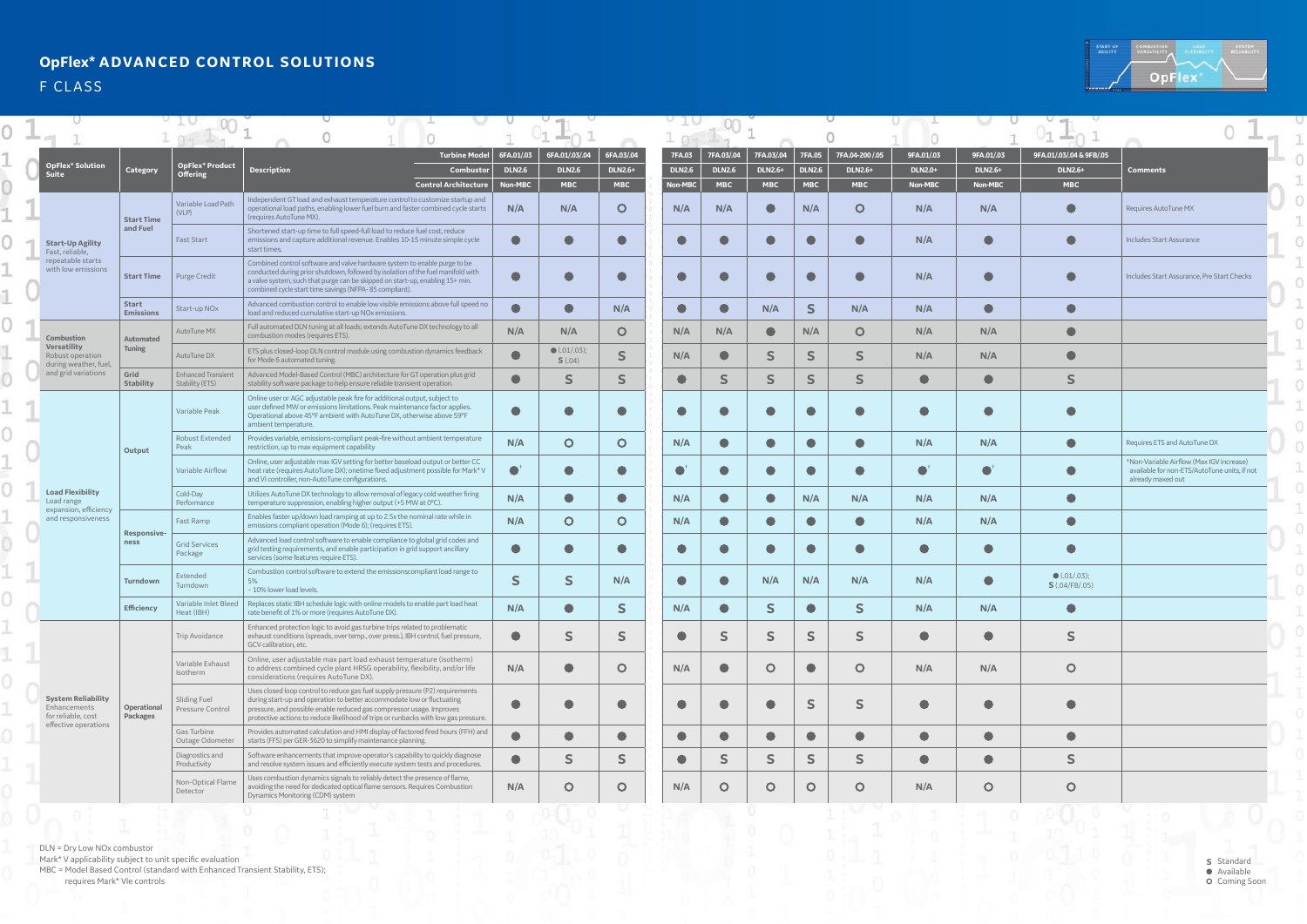### **OpFlex\* ADVANCED CONTROL SOLUTIONS** PLANT



|                                                                          |                                |                                                           |                                                                                                                                                                                                                                                                           |                                                                                                                                                                                                                                                                                                            |  |   | <b>Steam</b>               |                               | <b>Compatible</b>                  |
|--------------------------------------------------------------------------|--------------------------------|-----------------------------------------------------------|---------------------------------------------------------------------------------------------------------------------------------------------------------------------------------------------------------------------------------------------------------------------------|------------------------------------------------------------------------------------------------------------------------------------------------------------------------------------------------------------------------------------------------------------------------------------------------------------|--|---|----------------------------|-------------------------------|------------------------------------|
| OpFlex*<br><b>Solution Suite</b>                                         | <b>Category</b>                | OpFlex*<br>Product<br><b>Offering</b>                     | <b>Description</b>                                                                                                                                                                                                                                                        |                                                                                                                                                                                                                                                                                                            |  |   | <b>Tubine</b><br>A/D-Class | <b>HRSG</b><br><b>All OEM</b> | Mark*<br>Controls/<br><b>Notes</b> |
|                                                                          |                                | Steam Turbine<br>Agility                                  | turbine start times.                                                                                                                                                                                                                                                      | Automated start-up control, revised permissives, and rotor stress<br>management using Model-Based Control to enable fast, repeatable steam                                                                                                                                                                 |  |   |                            |                               | VI, VIe; GE or<br>non-GE DCS       |
|                                                                          | <b>Steam</b><br><b>Turbine</b> | <b>Steam Turbine</b><br>Fast Cooldown                     | possible using terminal attemperators.                                                                                                                                                                                                                                    | Automated fast cooldown process using temperature matching logic in<br>reverse, or HRSG terminal attemperators, if available, to safely reduce<br>ST cooldown times by 50% or more, enabling critical path maintenance<br>activities to begin 24 to 36 hours sooner. Emissions compliant cooldown          |  |   | O                          |                               | VI, VIe; GE or<br>non-GE DCS       |
| Start-Up<br><b>Agility</b><br>Fast, reliable,<br>repeatable              |                                | Attemperator<br>Control                                   | fewer trips, and improved efficiency.                                                                                                                                                                                                                                     | Model-Based Control of attemperation flow to better regulate steam<br>temperature during start-up and transients, enabling more stable operation,                                                                                                                                                          |  |   |                            |                               | VI, VIe; GE or<br>non-GE DCS       |
| starts with low<br>emissions                                             |                                | <b>SCR Control</b>                                        | Model-Based Control of Selective Catalytic Reduction (SCR) system<br>ammonia flow to enable enhanced operation during start-up and transients,<br>resulting in less ammonia slip and lower overall NOx emissions.                                                         |                                                                                                                                                                                                                                                                                                            |  |   |                            |                               | VI, VIe; GE or<br>non-GE DCS       |
|                                                                          | <b>HRSG</b>                    | AutoBlend                                                 | Automation of the HRSG blending process to better manage steam<br>temperature and flow when bringing additional gas turbines online in<br>combined cycle plants. This enables more stable operation, fewer trips, and<br>more energy production for the lead gas turbine. |                                                                                                                                                                                                                                                                                                            |  |   |                            |                               | VI, VIe; GE or<br>non-GE DCS       |
|                                                                          |                                | <b>HRSG Boiler</b><br>Response                            |                                                                                                                                                                                                                                                                           | Improved setpoint management and tuning of HRSG drum level control to<br>enable more stable operation during starts and transients, and fewer trips.                                                                                                                                                       |  |   |                            |                               | VI, VIe; GE or<br>non-GE DCS       |
| Load<br><b>Flexibility</b><br>Load range<br>expansion,<br>efficiency and | Turndown                       | <b>Steam Turbine</b><br>Turndown                          | Cycle load possible.                                                                                                                                                                                                                                                      | Enables extended Combined Cycle plant load turndown by operating the<br>steam turbine outside of inlet pressure control (IPC) at as low a load as<br>possible while maintaining forward HP flow and bypassing excess steam flow<br>to the condenser. Potentially up to 5-10% reduction in minimum Combined |  |   | $\mathsf{O}$               |                               | VI, VIe; GE or<br>non-GE DCS       |
| responsiveness                                                           |                                |                                                           |                                                                                                                                                                                                                                                                           |                                                                                                                                                                                                                                                                                                            |  |   |                            |                               |                                    |
|                                                                          |                                |                                                           |                                                                                                                                                                                                                                                                           |                                                                                                                                                                                                                                                                                                            |  |   |                            |                               |                                    |
|                                                                          |                                |                                                           |                                                                                                                                                                                                                                                                           |                                                                                                                                                                                                                                                                                                            |  |   |                            |                               |                                    |
|                                                                          |                                |                                                           |                                                                                                                                                                                                                                                                           |                                                                                                                                                                                                                                                                                                            |  |   |                            |                               |                                    |
|                                                                          |                                |                                                           |                                                                                                                                                                                                                                                                           |                                                                                                                                                                                                                                                                                                            |  |   |                            |                               |                                    |
|                                                                          |                                |                                                           |                                                                                                                                                                                                                                                                           |                                                                                                                                                                                                                                                                                                            |  |   |                            |                               |                                    |
|                                                                          |                                |                                                           |                                                                                                                                                                                                                                                                           |                                                                                                                                                                                                                                                                                                            |  |   |                            |                               |                                    |
|                                                                          |                                |                                                           |                                                                                                                                                                                                                                                                           |                                                                                                                                                                                                                                                                                                            |  |   |                            |                               |                                    |
|                                                                          |                                |                                                           |                                                                                                                                                                                                                                                                           |                                                                                                                                                                                                                                                                                                            |  | ö | 1                          |                               |                                    |
|                                                                          |                                |                                                           |                                                                                                                                                                                                                                                                           |                                                                                                                                                                                                                                                                                                            |  |   |                            |                               |                                    |
|                                                                          |                                |                                                           |                                                                                                                                                                                                                                                                           |                                                                                                                                                                                                                                                                                                            |  |   |                            |                               |                                    |
|                                                                          | 1                              |                                                           | 1<br>0                                                                                                                                                                                                                                                                    |                                                                                                                                                                                                                                                                                                            |  |   | ö                          |                               |                                    |
|                                                                          |                                |                                                           | 1                                                                                                                                                                                                                                                                         |                                                                                                                                                                                                                                                                                                            |  |   |                            |                               |                                    |
|                                                                          |                                |                                                           | o                                                                                                                                                                                                                                                                         |                                                                                                                                                                                                                                                                                                            |  |   | 0                          |                               |                                    |
|                                                                          |                                |                                                           |                                                                                                                                                                                                                                                                           |                                                                                                                                                                                                                                                                                                            |  |   | J,                         |                               |                                    |
|                                                                          |                                |                                                           | ō                                                                                                                                                                                                                                                                         |                                                                                                                                                                                                                                                                                                            |  |   |                            |                               |                                    |
|                                                                          |                                |                                                           |                                                                                                                                                                                                                                                                           |                                                                                                                                                                                                                                                                                                            |  |   |                            |                               |                                    |
|                                                                          |                                |                                                           |                                                                                                                                                                                                                                                                           |                                                                                                                                                                                                                                                                                                            |  |   |                            |                               |                                    |
| DLN = Dry Low NOx combustor                                              |                                | Mark* V applicability subject to unit specific evaluation |                                                                                                                                                                                                                                                                           |                                                                                                                                                                                                                                                                                                            |  |   |                            |                               | S Standard<br>· Available          |
|                                                                          |                                |                                                           |                                                                                                                                                                                                                                                                           |                                                                                                                                                                                                                                                                                                            |  |   |                            |                               | O Coming Soon                      |



rdentities on #